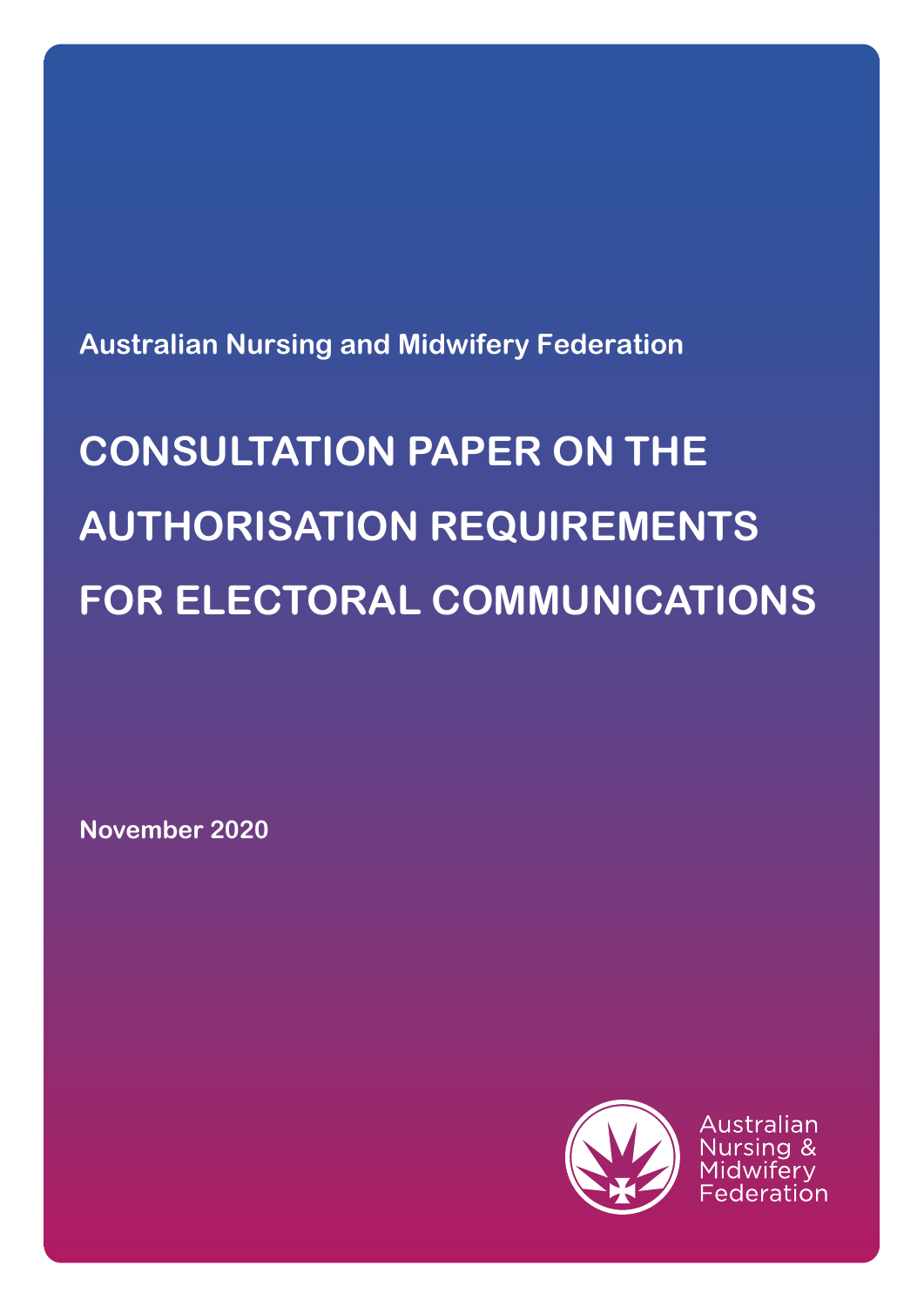

## Introduction

The Australian Nursing and Midwifery Federation (ANMF) is Australia's largest national union and professional nursing and midwifery organisation. In collaboration with the ANMF's eight state and territory branches, we represent the professional, industrial and political interests of more than 295,000 nurses, midwives and carers across the country.

Our members work in the public and private health, aged care and disability sectors across a wide variety of urban, rural and remote locations. We work with them to improve their ability to deliver safe and best practice care in each and every one of these settings, fulfil their professional goals and achieve a healthy work/life balance.

Our strong and growing membership and integrated role as both a professional and industrial organisation provide us with a complete understanding of all aspects of the nursing and midwifery professions and see us uniquely placed to defend and advance our professions.

Through our work with members we aim to strengthen the contribution of nursing and midwifery to improving Australia's health and aged care systems, and the health of our national and global communities.

The ANMF welcomes the opportunity to provide a response to the Australian Electoral Commission's **'Consultation paper on the authorisation requirements for electoral communications'.**

The ANMF is registered as a political campaigner under the *Commonwealth Electoral Act 1918* (the Act) and has published numerous "electoral matter" communications subject to authorisation requirements of the Act, largely due to the ANMF's aged care campaign. It is with this experience that the ANMF provides the following responses to the AEC consultation paper: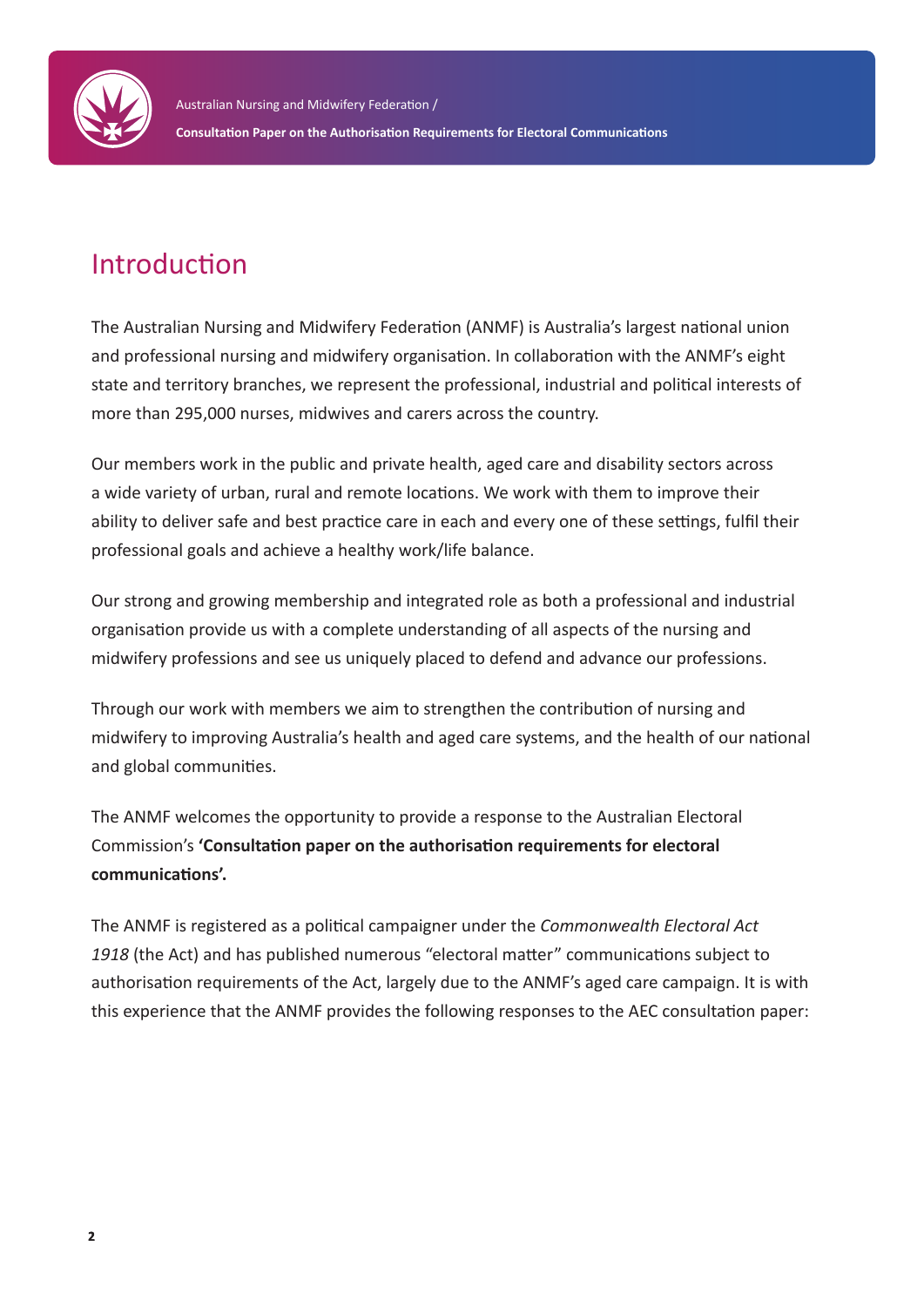

#### 3.1 Authorisation of printed electoral communications and the 20/20 requirement

- **• How should the requirements ensure the legibility of authorisations on printed materials?**
- **• Is there a way to set a minimum font size for authorisations (e.g. to require authorisations to be no smaller than the other largest text used in the communication)?**

The current rules concerning authorisation of printed electoral communications are too subjective in stating that printed material must be "in a font size that can be read by a person with 20/20 vision without the use of any visual aid". Whilst not endorsing any particular solution to this problem, the ANMF believes that the solution the AEC establishes must make the requirement simpler to understand and be more objective. It should also take into account the size of the medium being used for the printed electoral communication.

#### 3.4 Electoral images or videos that will be circulated on social media

- **• Is it sufficient for electoral images or videos on social media to include a link to an authorised social media page (e.g. of the political entity that created the communication)?**
- **• Would it be clearer if electoral communications on social media containing images or videos that are likely or intended to be shared be required to have an imbedded authorisation?**

The ANMF is opposed to any move that would change the current requirements concerning authorisations on social media, which allow the authorisation particulars in the bio or about section of our social media pages. This is a simple rule to follow that allows disclosure entities to ensure that they meet the electoral communication requirements of the Act.

When the ANMF chooses to post electoral communication to another entity's social media page it ensures that the authorisation is embedded in the video or image itself or there is a link to an authorised social media page. However, this is rarely necessary as nearly all electoral communication is directly on the Twitter or Facebook pages run by the ANMF and its branches.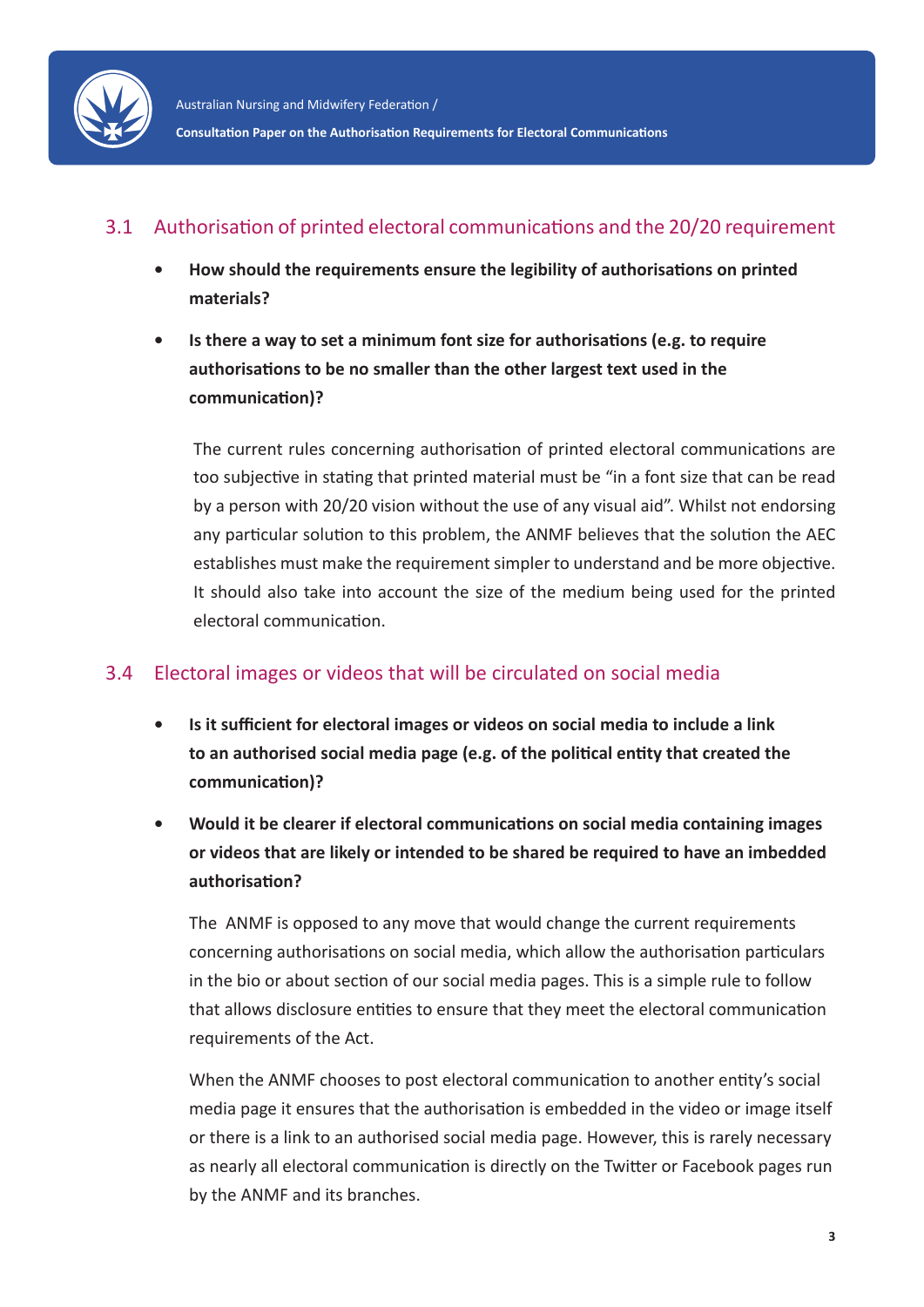Embedded authorisations would not solve any problems concerning electoral communication. Once an image or video is published it can be manipulated by anyone for any purpose. Requiring all electoral communications to have embedded authorisation can be easily circumvented if an individual chooses to do so, by using simple video editing software freely available on the internet. For example, a post could be downloaded, edited and re-uploaded by another entity, with the original authorisation intact. This may give electors the impression that a doctored post has been authorised by a party that has not authorised it.

### 3.5 Ability to include a URL to a website if authorisation particulars are too long for certain text or electronic electoral communications

#### **• Are the authorisation requirements in section 321D(5) for a text or electronic electoral communications too onerous or too long?**

In their current form the authorisation requirements under the section 321D(5) of the Act are too onerous in requiring the full legal name, location and authorised person. For the ANMF an authorisation must read as approximately "authorised by A Butler, Australian Nursing and Midwifery Federation, Melbourne", amounting to 78 characters and spaces. If this requirement allowed abbreviations it becomes "authorised by A Butler, ANMF, Melbourne", which is 39 spaces, exactly half the number of characters and spaces.

If the ability to use URLs for electronic electoral communications is removed (which the ANMF does not advocate for) then other options are needed for disclosure entities, such as using abbreviations for legal names.

**• Is it sufficiently transparent to enable an authorisation for a text or electronic electoral communications to be a hyperlink to an authorised website?**

Due to space constraints of SMS messages and Twitter tweets the ANMF considers that a hyperlink is sufficiently transparent to enable authorisation, as most mobile phone users are aware of the limitations of SMS messages and tweets. However, with respect to most other forms of electronic electoral communication which do not have constraints on the number of characters, such as email, a full authorisation should be mandated.